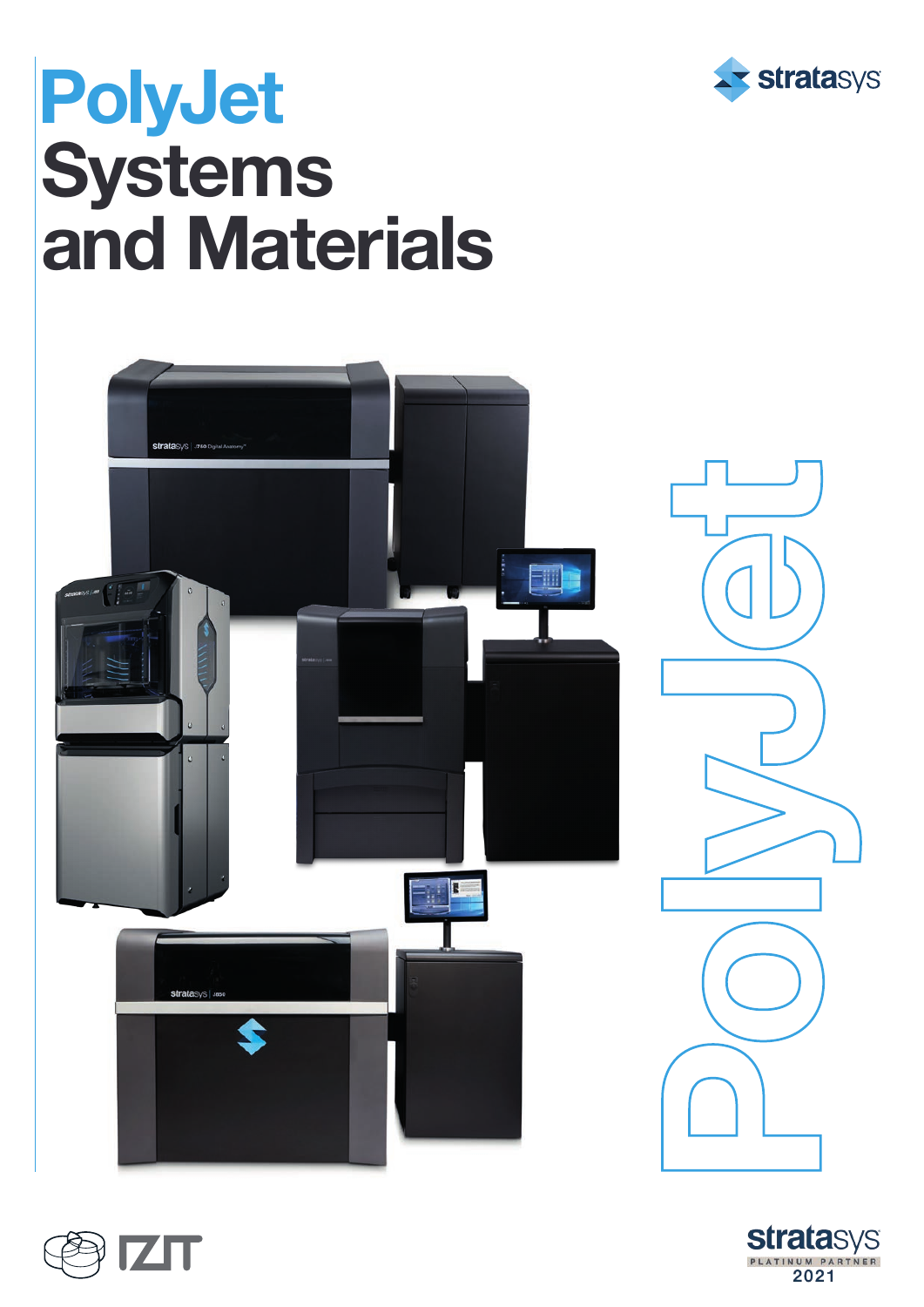# Precision, Power, Pace and Productivity





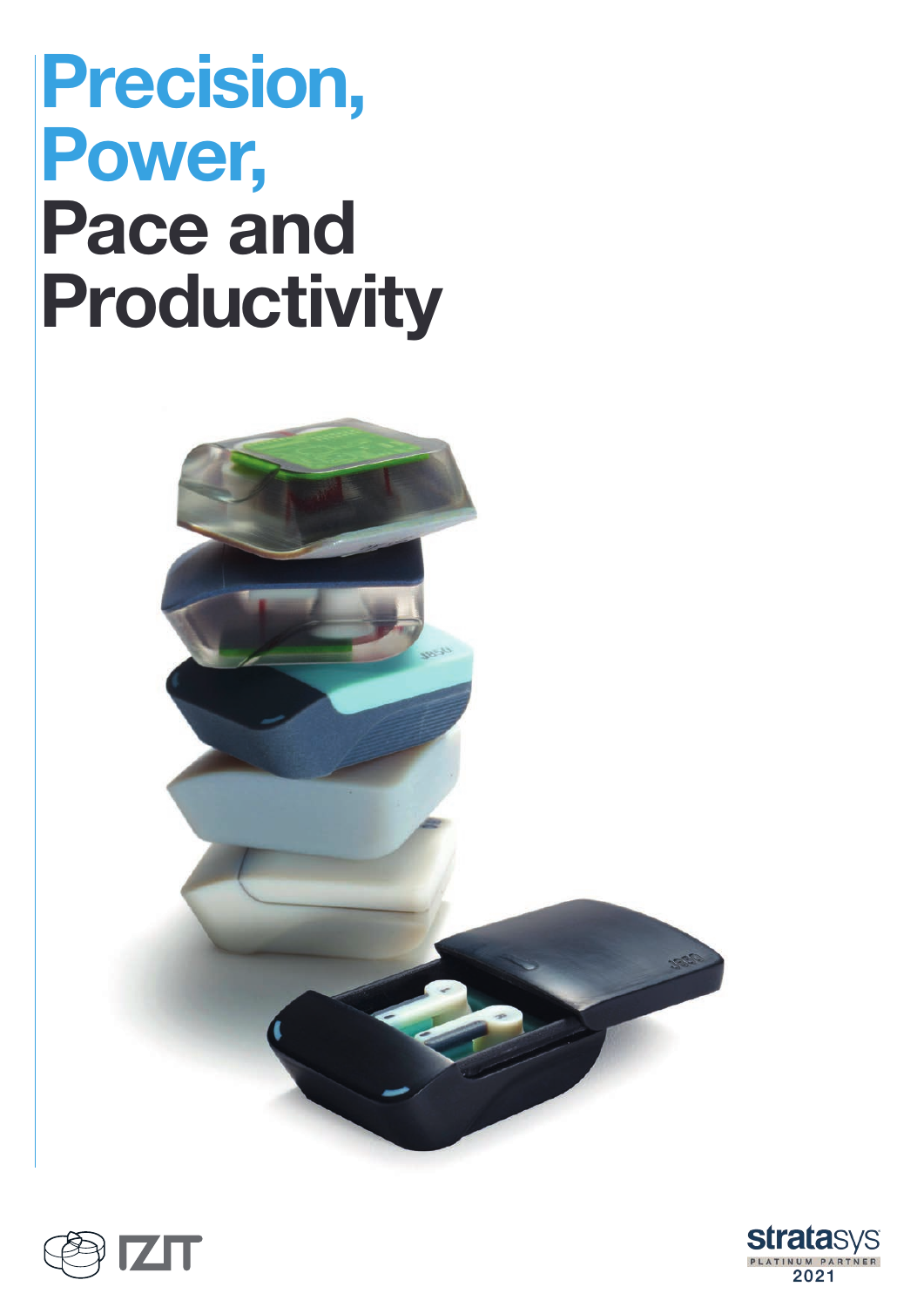Agilus30 White geometric orb

 $\Rightarrow$ 



#### Dream it. Print it.

PolyJet™ 3D printers empower designers, engineers, educators and healthcare professionals to create and problem-solve without the limitations of traditional methods of modeling. The power lies with PolyJet technology, curable liquid photopolymers capable of producing very fine layers for smooth surfaces, intricate details and vivid color.

Stratasys® PolyJet technology helps bring to life ideas in virtually any spectrum of colors, and any combination of translucency, opacity, rigidity and elasticity, while simulating a number of desired materials and finishes.

The versatility of PolyJet technology is based on a wide range of available material properties and a suite of 3D printers to suit varied budgets and applications. No matter the industry, PolyJet technology provides the power to hone ideas quickly and accurately.

- Help designers save 50 percent of their time. Product designers and developers can create realistic prototypes and models with full-color elements, labels and true-to-life textures in one operation, to gain focus-group feedback before committing to full production.
- Full-color, flexible materials enable lifelike anatomical models for physician training and presurgical planning that lower operating room costs and improve patient outcomes.
- Educators can empower students to design, test and discover in a matter of days, not weeks.
- Dental labs can increase productivity by making multiple models and try-ins in a single print operation to boost production capacity and fuel growth.

### Simple choice. Any application.

PolyJet 3D printers are scaled to meet diverse needs in capability and production capacity. The printers fall within two groups: single-material printers that jet one material (base resin) at a time and multimaterial printers with the capacity to jet several base resins simultaneously.

### Print single materials.

Single-material printers start with affordable desktop models, featuring PolyJet technology's fine resolution and smooth surface finish. Depending on the specific model, these printers employ a single base resin or several base resins, with a choice of either rigid or flexible characteristics. All singlematerial printers use SUP705™ support material, removable with a water jet. Several models are also compatible with SUP706B™ soluble support for hands-free, labor-saving support removal.

#### Vivid cyan light







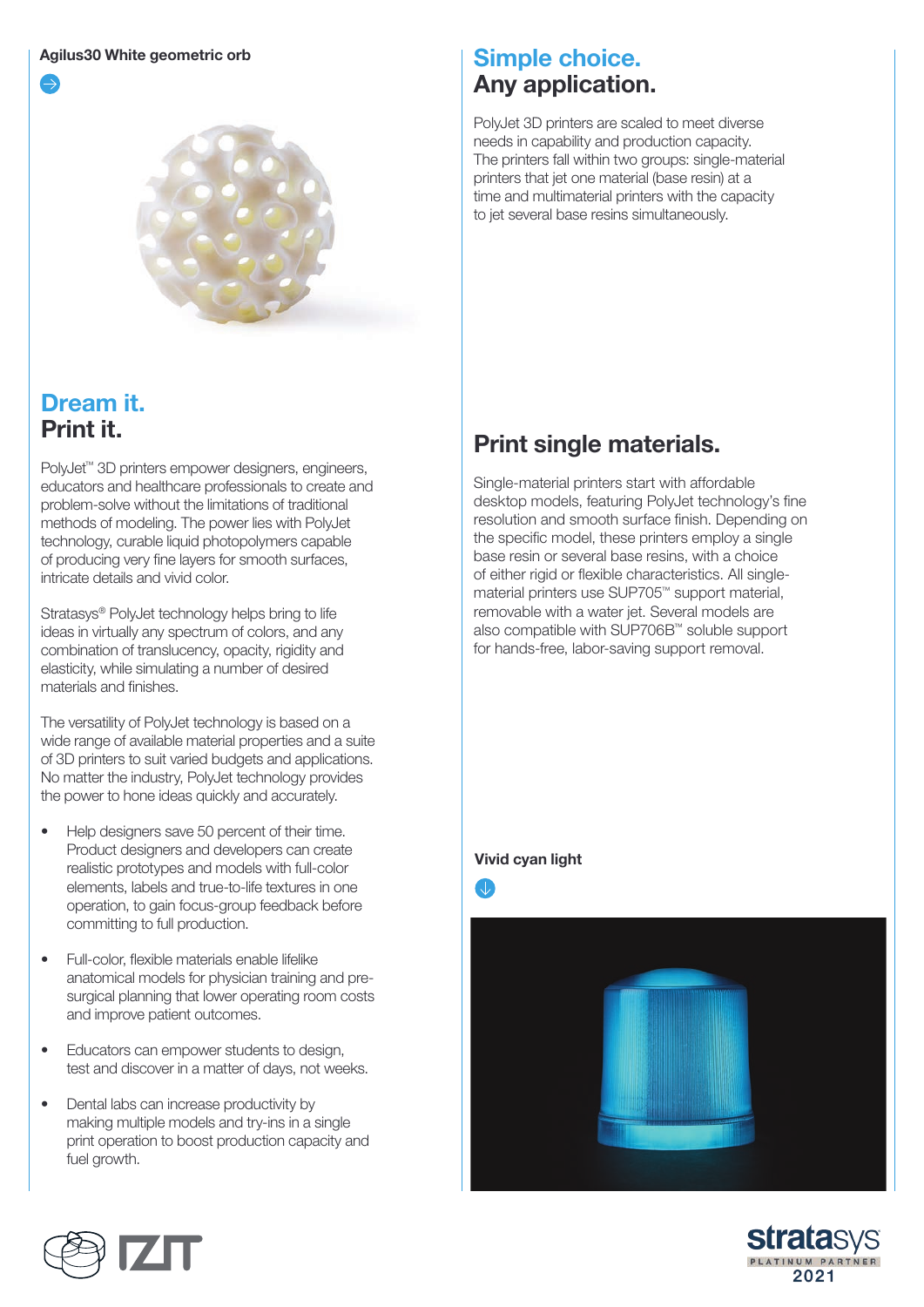### Print multiple materials.

Multimaterial printers offer the most in PolyJet versatility, performance and productivity, exploiting the benefits of multi-jetting technology. Multimaterial printers enable mixed parts — the combination of several base resins in the same part — and Digital Materials, which is the blending of individual base resins to create new materials with distinct properties. Mixed trays are also possible, meaning one build tray can accommodate multiple parts made with different materials, increasing production efficiency. Largecapacity needs are easily handled by the J4100™, boasting the largest build volume of any PolyJet 3D printer.

The PolyJet lineup also includes the J55™ 3D printer, created for the office or studio environment. With a small footprint, quiet operation and full color capabilities, the J55 puts the power of PolyJet right at your fingertips.

At the top of the versatility and performance spectrum is the J8 Series™, with the versatility to meet any design need. The J826 Prime and J850 Prime are equipped with over 500,000 colors, texture-mapping and the full complement of rigid materials. For engineering applications that don't require color, the J850 Pro provides all the multimaterial and accuracy capabilities of the J850 Prime, at a lower cost. These printers allow users to produce everything from visually stunning, highly realistic prototypes and tools featuring soft-touch parts to visually and tactilely realistic medical models.

## The Stratasys **J8 Series\* is** Pantone Validated<sup>™</sup>



Pantone color blocks



\*PANTONE Validation™ available on J826 Prime and J850 Prime





Vivid tail light



 $\bigcirc$ 



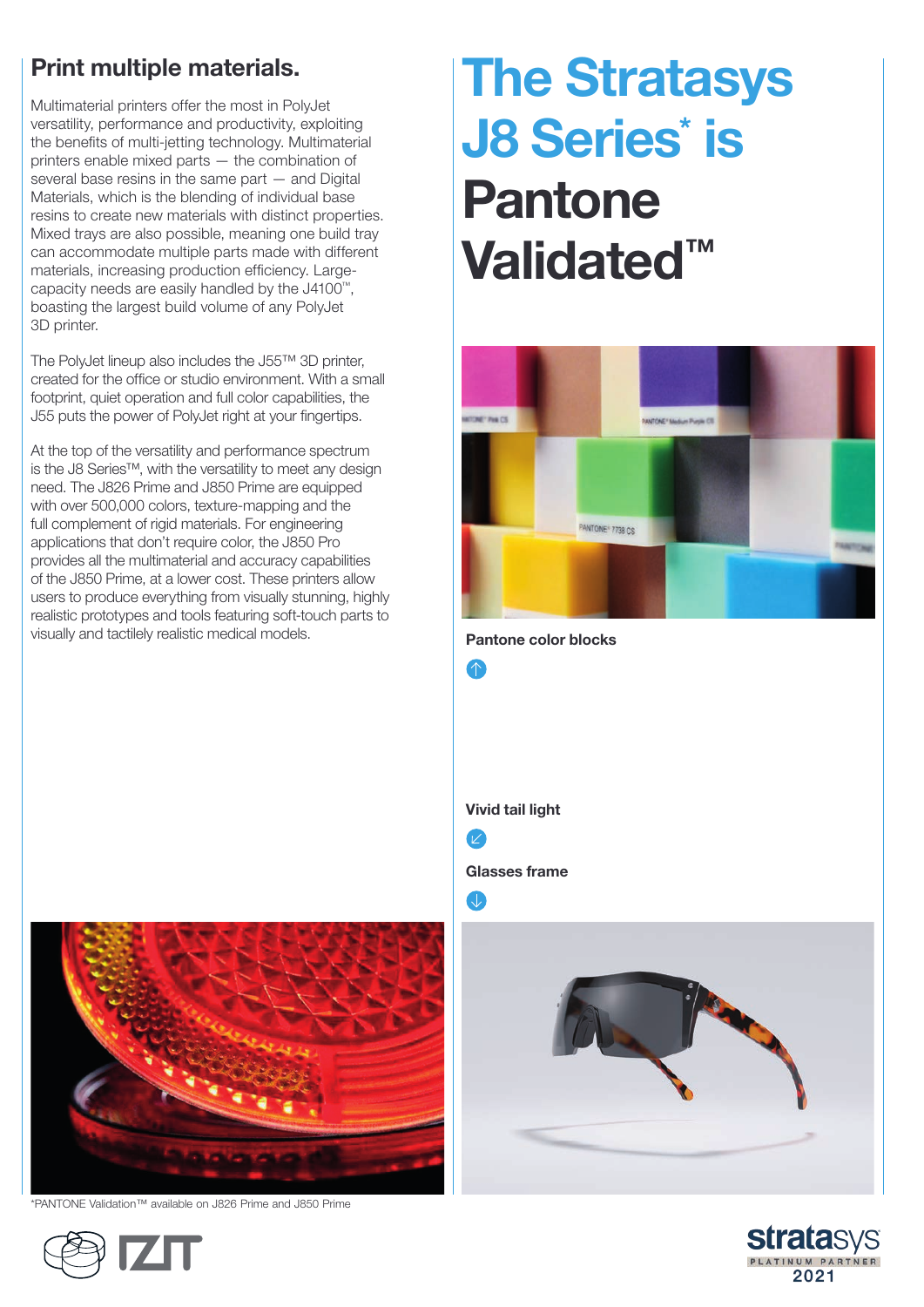Colored dental models

Agilus console

 $\bullet$ 

 $\bigcirc$ 





Anatomical model

 $\bigodot$ 

Auto console in vivid color



These printers provide the capability to produce everything from visually stunning, highly-realistic prototypes and tools featuring soft-touch parts to visually and tactilely realistic medical models.





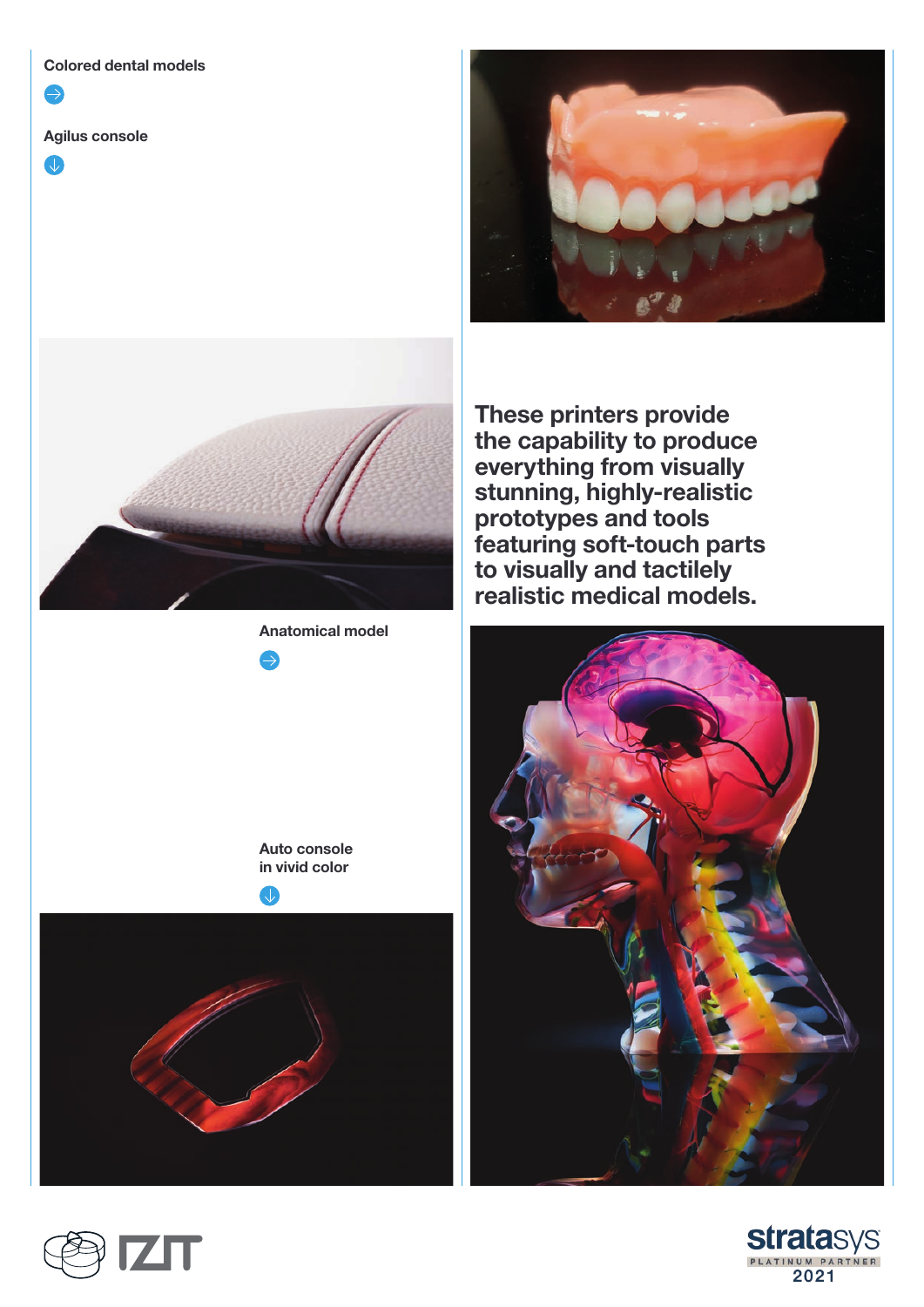## Get More Materials and More Potential With PolyJet Printers





|                                 | Objet30 V5                                                                                                                                                                                                              |                                                                                                                                                                                                                                                                                         | <b>J55TM</b>                                                                                                                                                                                                                                                                                                                                                                             |
|---------------------------------|-------------------------------------------------------------------------------------------------------------------------------------------------------------------------------------------------------------------------|-----------------------------------------------------------------------------------------------------------------------------------------------------------------------------------------------------------------------------------------------------------------------------------------|------------------------------------------------------------------------------------------------------------------------------------------------------------------------------------------------------------------------------------------------------------------------------------------------------------------------------------------------------------------------------------------|
|                                 | Objet30 Pro™                                                                                                                                                                                                            | Objet30 Prime™                                                                                                                                                                                                                                                                          |                                                                                                                                                                                                                                                                                                                                                                                          |
| Maximum Build Size (XYZ)        | 294 x 192 x 148.6 mm<br>$(11.57 \times 7.55 \times 5.85 \text{ in.})$                                                                                                                                                   | 294 x 192 x 148.6 mm<br>$(11.57 \times 7.55 \times 5.85 \text{ in.})$                                                                                                                                                                                                                   | 140 x 200 x 190 mm<br>$(5.51 \times 7.87 \times 7.48 \text{ in.})$<br>1.174cm <sup>2</sup>                                                                                                                                                                                                                                                                                               |
| <b>System Size</b>              | 826 x 600 x 620 mm<br>$(32.5 \times 23.6 \times 24.4 \text{ in.})$                                                                                                                                                      | 826 x 600 x 620 mm<br>$(32.5 \times 23.6 \times 24.4 \text{ in.})$                                                                                                                                                                                                                      | 651 x 661 x 1511 mm<br>$(25.63 \times 26.02 \times 59.49 \text{ in.})$                                                                                                                                                                                                                                                                                                                   |
| System Weight                   | 106 kg<br>$(234$ lbs)                                                                                                                                                                                                   | 106 kg<br>$(234$ lbs)                                                                                                                                                                                                                                                                   | 228 kg<br>$(503$ lbs.)                                                                                                                                                                                                                                                                                                                                                                   |
| Layer Thickness                 | 28 microns (0.0011 in.)<br>16 microns (0.0006 in.) for VeroClear™<br>material                                                                                                                                           | 28 microns (0.0011 in.) for Tango™<br>materials<br>36 microns for fast draft mode<br>16 microns (0.0006 in.) for all other<br>materials                                                                                                                                                 | 18 microns (0.0007 in.)                                                                                                                                                                                                                                                                                                                                                                  |
| Accuracy <sup>*</sup>           | $0.1$ mm<br>$(0.0039$ in.)                                                                                                                                                                                              | $0.1$ mm<br>$(0.0039$ in.)                                                                                                                                                                                                                                                              | Deviation from STL dimensions, for 1<br>Sigma (67%) of models printed with rigid<br>materials, based on size: under 100<br>mm – $\pm$ 150µ; above 100 mm – $\pm$ 0.15%<br>of part length.** Deviation from STL<br>dimensions, for 2 Sigma (95%) of models<br>printed with rigid materials, based on<br>size: under 100 mm $ \pm$ 180 $\mu$ ; above 100<br>$mm - ±0.2%$ of part length.** |
| <b>Model Material Options</b>   | • Rigid Opaque: VeroWhitePlus <sup>TM</sup> ,<br>VeroGray™, VeroBlue™,<br>VeroBlackPlus™<br>• Transparent: VeroClear<br>• Simulated Polypropylene:<br>Rigur™, Durus™<br>• High Temperature<br>• DraftGrey <sup>TM</sup> | • Rigid Opaque: VeroWhitePlus,<br>VeroGray, VeroBlue, VeroBlackPlus<br>• Transparent: VeroClear, RGD720<br>• Simulated Polypropylene:<br>Rigur, Durus<br>• High Temperature<br>• Rubberlike: TangoGray <sup>™</sup> and<br>TangoBlack™<br>• Biocompatible Clear (MED610)<br>• DraftGrey | • Rigid Transparent: VeroCyanV,<br>VeroMagentaV, VeroYellowV<br>• Rigid Opaque: VeroPureWhite,<br>VeroBlackPlus, VeroUltra™BlackS,<br>VeroUltraWhiteS<br>• Transparent: VeroClear and<br>VeroUltraClearS<br>• DraftGrey                                                                                                                                                                  |
| <b>Digital Material Options</b> |                                                                                                                                                                                                                         |                                                                                                                                                                                                                                                                                         |                                                                                                                                                                                                                                                                                                                                                                                          |
| Support Material                | SUP705 (water jet removable)<br>SUP705B (APJ)<br>SUP706B (soluble)                                                                                                                                                      | SUP705 (water jet removable)<br>SUP705B (APJ)<br>SUP706B (soluble)                                                                                                                                                                                                                      | SUP710™                                                                                                                                                                                                                                                                                                                                                                                  |
| Software                        | GrabCAD Print™                                                                                                                                                                                                          | GrabCAD Print                                                                                                                                                                                                                                                                           | GrabCAD Print                                                                                                                                                                                                                                                                                                                                                                            |

\* Varies depending on part geometry, size, orientation, material and post-processing method.

\*\*Measured when ambient temperature is 23 °C and relative humidity is 50%.



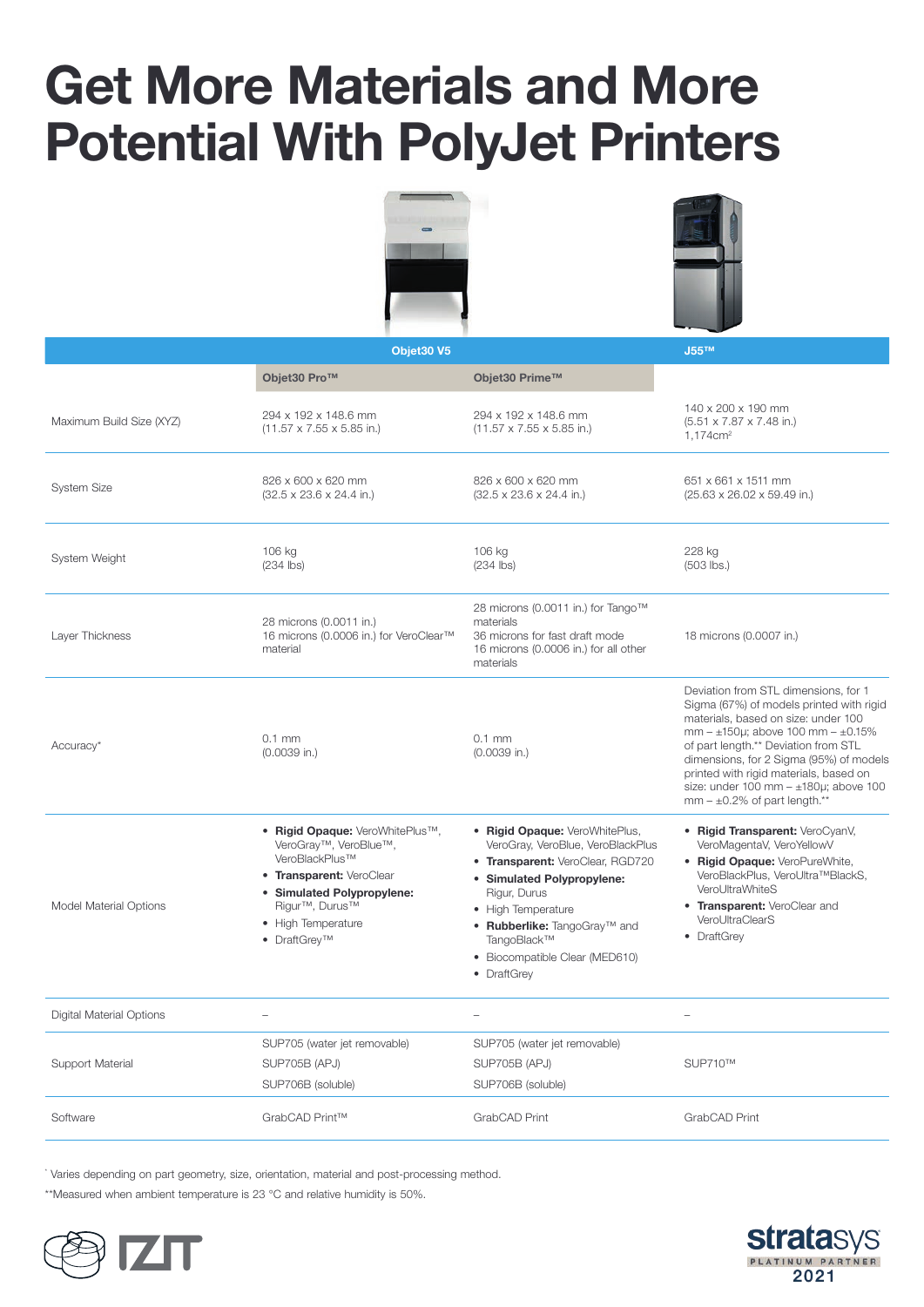



|                                 | Objet260 Connex1™                                                                                                                                                | Objet500 Connex1™                                                                                                       |
|---------------------------------|------------------------------------------------------------------------------------------------------------------------------------------------------------------|-------------------------------------------------------------------------------------------------------------------------|
| Maximum Build Size (XYZ)        | 255 x 252 x 200 mm<br>$(10.0 \times 9.9 \times 7.9 \text{ in.})$                                                                                                 | 490 x 390 x 200 mm<br>$(19.3 \times 15.4 \times 7.9 \text{ in.})$                                                       |
|                                 | 870 x 1200 x 735 mm<br>$(34.2 \times 47.2 \times 29)$ in.)                                                                                                       | 1400 x 1260 x 1100 mm<br>$(55.1 \times 49.6 \times 43.4 \text{ in.})$                                                   |
| <b>System Size</b>              | <b>Material Cabinet:</b><br>330 x 1170 x 640 mm<br>$(13 \times 46.1 \times 25.2 \text{ in.})$                                                                    | <b>Material Cabinet:</b><br>330 x 1170 x 640 mm<br>$(13 \times 46.1 \times 25.2 \text{ in.})$                           |
|                                 | 264 kg<br>$(581$ lbs)                                                                                                                                            | 430 kg<br>(948 lbs)                                                                                                     |
| System Weight                   | <b>Material Cabinet:</b><br>76 kg<br>$(168$ lbs)                                                                                                                 | <b>Material Cabinet:</b><br>76 kg<br>$(168$ lbs)                                                                        |
| Layer Thickness                 | Horizontal build layers range between<br>16 microns - 30 microns (.0006 in. - .001 in.)<br>depending on the print mode.                                          | Horizontal build layers range between<br>16 microns - 30 microns (.0006 in. - .001 in.)<br>depending on the print mode. |
| Accuracy*                       | Typical deviation from STL dimensions, for models<br>printed with rigid materials, based on size: under 100 mm -<br>$\pm 100\mu$ ; above 100 mm - $\pm 200\mu$ . | Typical deviation from STL dimensions, for models printed with<br>rigid materials, based on size: under 100 mm          |
|                                 | $-$ ±100µ; above100 mm - ±200µ or ± 0.06% of part length,<br>whichever is greater                                                                                | $-$ ±100µ; above100 mm $-$ ±200µ or $\pm$ 0.06% of part length,<br>whichever is greater                                 |
|                                 | • Rigid Opaque: VeroWhitePlus, Vero PureWhite <sup>TM</sup> ,<br>VeroBlackPlus, VeroGray and VeroBlue                                                            | • Rigid Opaque: VeroWhitePlus, Vero PureWhite,<br>VeroBlackPlus, VeroGray and VeroBlue                                  |
|                                 | • Rubberlike: Agilus30 <sup>TM</sup> (Transparent), Agilus30 Black,<br>TangoPlus™, TangoBlackPlus™, TangoBlack, TangoGray                                        | • Rubberlike: Agilus30 (Transparent), Agilus30 Black,<br>TangoPlus, TangoBlackPlus, TangoBlack, TangoGray               |
| Model Material Options          | • Transparent: VeroClear and RGD720TM                                                                                                                            | • Transparent: VeroClear and RGD720                                                                                     |
|                                 | Simulated Polypropylene: Rigur and Durus<br>٠                                                                                                                    | <b>Simulated Polypropylene: Rigur and Durus</b>                                                                         |
|                                 | • High Temperature                                                                                                                                               | <b>High Temperature</b><br>$\bullet$                                                                                    |
|                                 | • Biocompatible Clear (MED610)                                                                                                                                   | • Biocompatible Clear (MED610)                                                                                          |
| <b>Digital Material Options</b> |                                                                                                                                                                  |                                                                                                                         |
|                                 | SUP705 (water jet removable)                                                                                                                                     | SUP705 (water jet removable)                                                                                            |
| Support Material                | SUP705B (APJ)                                                                                                                                                    | SUP705B (APJ)                                                                                                           |
|                                 | SUP706B (soluble)                                                                                                                                                | SUP706B (soluble)                                                                                                       |
| Software                        | Objet Studio                                                                                                                                                     | Objet Studio                                                                                                            |



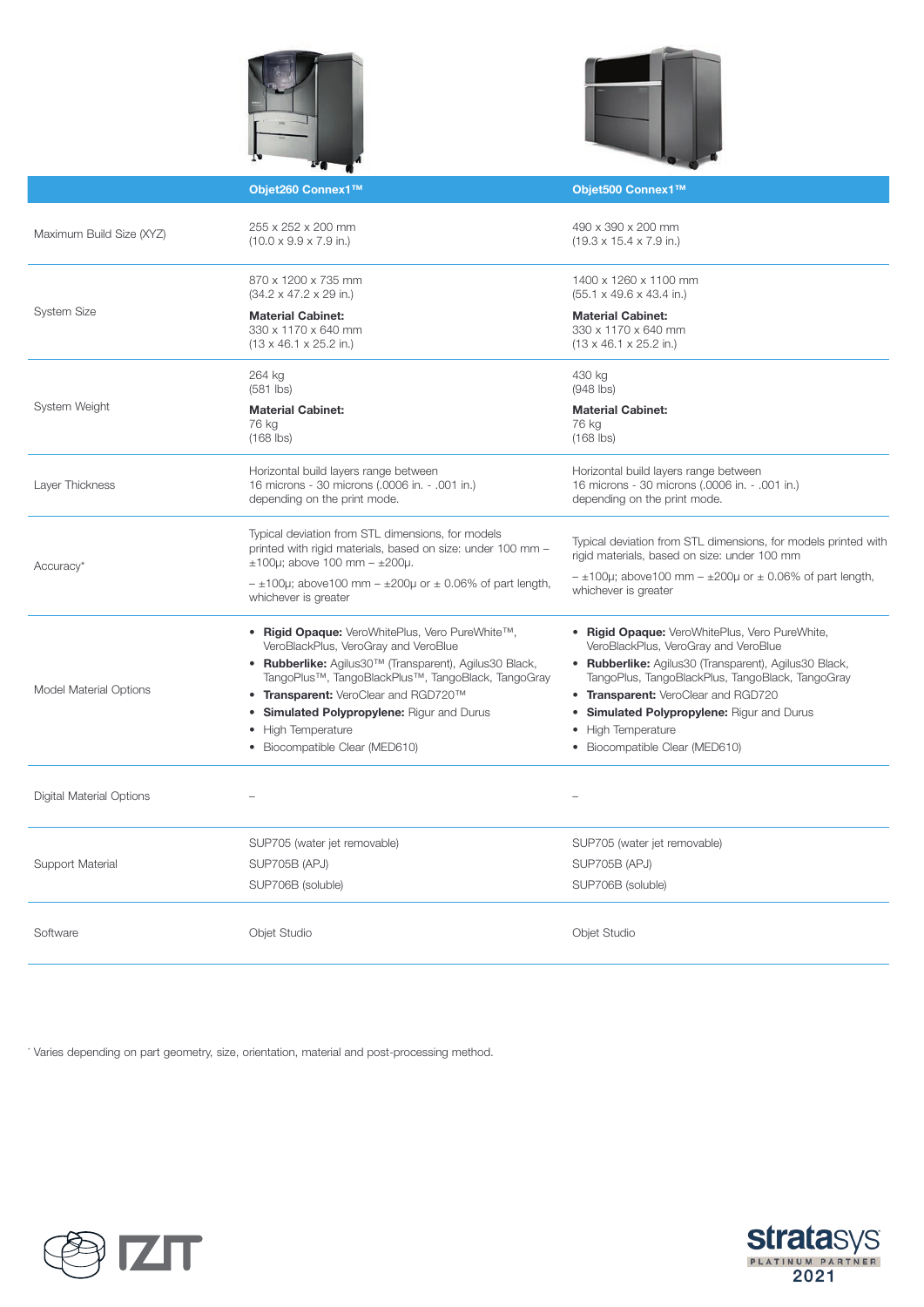

| <b>J8 Series</b>         | <b>J826 Prime</b>                                                                                                                                                                                                                                                                                                                                    |
|--------------------------|------------------------------------------------------------------------------------------------------------------------------------------------------------------------------------------------------------------------------------------------------------------------------------------------------------------------------------------------------|
| Maximum Build Size (XYZ) | 255 x 252 x 200 mm<br>$(10 \times 9.9 \times 7.9 \text{ in.})$                                                                                                                                                                                                                                                                                       |
|                          | 820 x 1310 x 665 mm<br>$(32.28 \times 51.57 \times 26.18 \text{ in.})$                                                                                                                                                                                                                                                                               |
| <b>System Size</b>       | <b>Material Cabinet:</b><br>656 x 1119 x 637<br>$(25.8 \times 44 \times 25.1)$                                                                                                                                                                                                                                                                       |
|                          | 234 kg<br>$(516$ lbs.)                                                                                                                                                                                                                                                                                                                               |
| System Weight            | <b>Material Cabinet:</b><br>153 kg<br>$(337$ lbs.)                                                                                                                                                                                                                                                                                                   |
| Layer Thickness          | Horizontal build layers range between<br>14 microns - 27 microns<br>(.00055 in. - .001 in.) depending on the print mode.                                                                                                                                                                                                                             |
| Accuracy*                | Typical deviation from STL dimensions, for models<br>printed with rigid materials, based on size: under 100<br>mm - $\pm 100 \mu$ ; above 100 mm - $\pm 200 \mu$ .                                                                                                                                                                                   |
| Model Material Options   | • Rigid Opaque: Vero family including natural and color<br>shades and VeroUltra opaque materials in black and<br>white.<br>• Rigid Transparent: Vero Vivid family that includes<br>VeroCyanV, VeroMagentaV, VeroYellowV<br>• Rubberlike: Agilus family of flexible materials<br><b>• Transparent: VeroClear and</b><br>VeroUltraClear<br>• DraftGrey |
| Digital Material Options | Unlimited number of composite materials including:<br>• Over 500,000 colors<br>• Digital ABS Plus and Digital ABS2 Plus in<br>ivory and green<br>• Rubberlike blends in a variety of Shore A values<br>• Translucent color tints<br><b>Opaque Colors</b>                                                                                             |
| Support Material         | SUP705 (water jet removable)<br>SUP705B (APJ)<br>SUP706B (soluble)                                                                                                                                                                                                                                                                                   |
| Software                 | GrabCAD Print                                                                                                                                                                                                                                                                                                                                        |



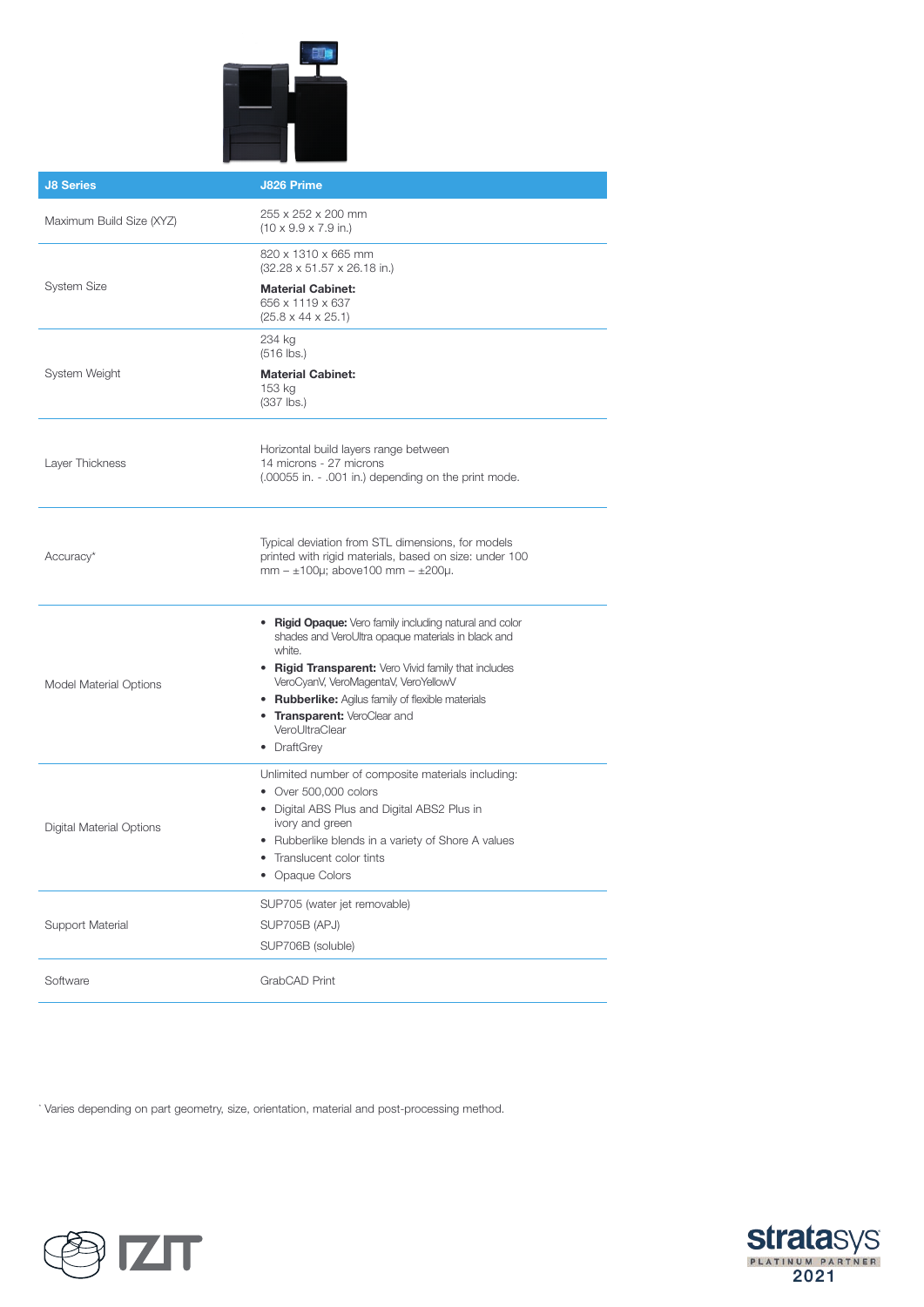



| <b>J8 Series</b>              | <b>J850 Prime</b>                                                                                                                                                                                                                                                                                                                          | <b>J850 Pro</b>                                                                                                                                                                                                         |
|-------------------------------|--------------------------------------------------------------------------------------------------------------------------------------------------------------------------------------------------------------------------------------------------------------------------------------------------------------------------------------------|-------------------------------------------------------------------------------------------------------------------------------------------------------------------------------------------------------------------------|
| Maximum Build Size (XYZ)      | $490 \times 390 \times 200$ mm<br>$(19.3 \times 15.35 \times 7.9 \text{ in.})$                                                                                                                                                                                                                                                             | $490 \times 390 \times 200$ mm<br>$(19.3 \times 15.35 \times 7.9 \text{ in.})$                                                                                                                                          |
|                               | 1,400 x 1,260 x 1,100 mm<br>$(55.1 \times 49.6 \times 43.3 \text{ in.})$                                                                                                                                                                                                                                                                   | 1,400 x 1,260 x 1,100 mm<br>$(55.1 \times 49.6 \times 43.3 \text{ in.})$                                                                                                                                                |
| System Size                   | <b>Material Cabinet:</b><br>656 x 1119 x 637<br>$(25.8 \times 44 \times 25.1)$                                                                                                                                                                                                                                                             | <b>Material Cabinet:</b><br>656 x 1119 x 637<br>$(25.8 \times 44 \times 25.1)$                                                                                                                                          |
|                               | 430 kg<br>$(948$ lbs)                                                                                                                                                                                                                                                                                                                      | 430 kg<br>$(948$ lbs)                                                                                                                                                                                                   |
| System Weight                 | <b>Material Cabinet:</b><br>152 kg<br>$(335$ lbs)                                                                                                                                                                                                                                                                                          | <b>Material Cabinet:</b><br>152 kg<br>$(335$ lbs)                                                                                                                                                                       |
| Layer Thickness               | Horizontal build layers range between<br>14 microns - 27 microns<br>(.00055 in. - .001 in.) depending on the<br>print mode and 55 microns (.002 in.)<br>for super high speed printing mode.                                                                                                                                                | Horizontal build layers range between<br>14 microns - 27 microns<br>(.00055 in. - .001 in.) depending on the<br>print mode and 55 microns (.002 in.)<br>for super high speed printing mode.                             |
| Accuracy*                     | Typical deviation from STL dimensions, for models<br>printed with rigid materials, based on size: under 100<br>mm – $\pm$ 100µ; above100 mm – $\pm$ 200µ or $\pm$ 0.06% of<br>part length, whichever is greater.                                                                                                                           | Typical deviation from STL dimensions, for models<br>printed with rigid materials, based on size: under 100<br>mm – $\pm 100\mu$ ; above 100 mm – $\pm 200\mu$ or $\pm 0.06\%$ of<br>part length, whichever is greater. |
| <b>Model Material Options</b> | • Rigid Opaque: Vero family including natural and<br>color shades and VeroUltra opaque materials in<br>black and white.<br>• Rigid Transparent: Vero Vivid family that includes<br>VeroCyanV, VeroMagentaV, VeroYellowV<br>• Rubberlike: Agilus family of flexible materials<br>• Transparent: VeroClear and VeroUltraClear<br>• DraftGrey | • Rigid Opaque: Vero and VeroUltra families of<br>Opaque materials in black and white<br>• Rubberlike: Agilus family of flexible materials<br><b>Transparent:</b> VeroClear and VeroUltraClear<br>• DraftGrey           |
| Digital Material Options      | Unlimited number of composite<br>materials including:<br>• Over 500,000 colors<br>• Digital ABS Plus and Digital ABS2 Plus<br>in ivory and green<br>• Rubberlike blends in a variety of Shore A values<br>Translucent color tints<br><b>Opaque Colors</b>                                                                                  | Composite materials including:<br>• Digital ABS Plus and Digital ABS2 Plus in ivory<br>• Rubberlike blends in a variety of Shore A values<br>• Translucent shade tints<br>• Opaque Colors                               |
| Support Material              | SUP705 (water jet removable)<br>SUP705B (APJ)<br>SUP706B (soluble)                                                                                                                                                                                                                                                                         | SUP705 (water jet removable)<br>SUP705B (APJ)<br>SUP706B (soluble)                                                                                                                                                      |
| Software                      | GrabCAD Print                                                                                                                                                                                                                                                                                                                              | GrabCAD Print                                                                                                                                                                                                           |



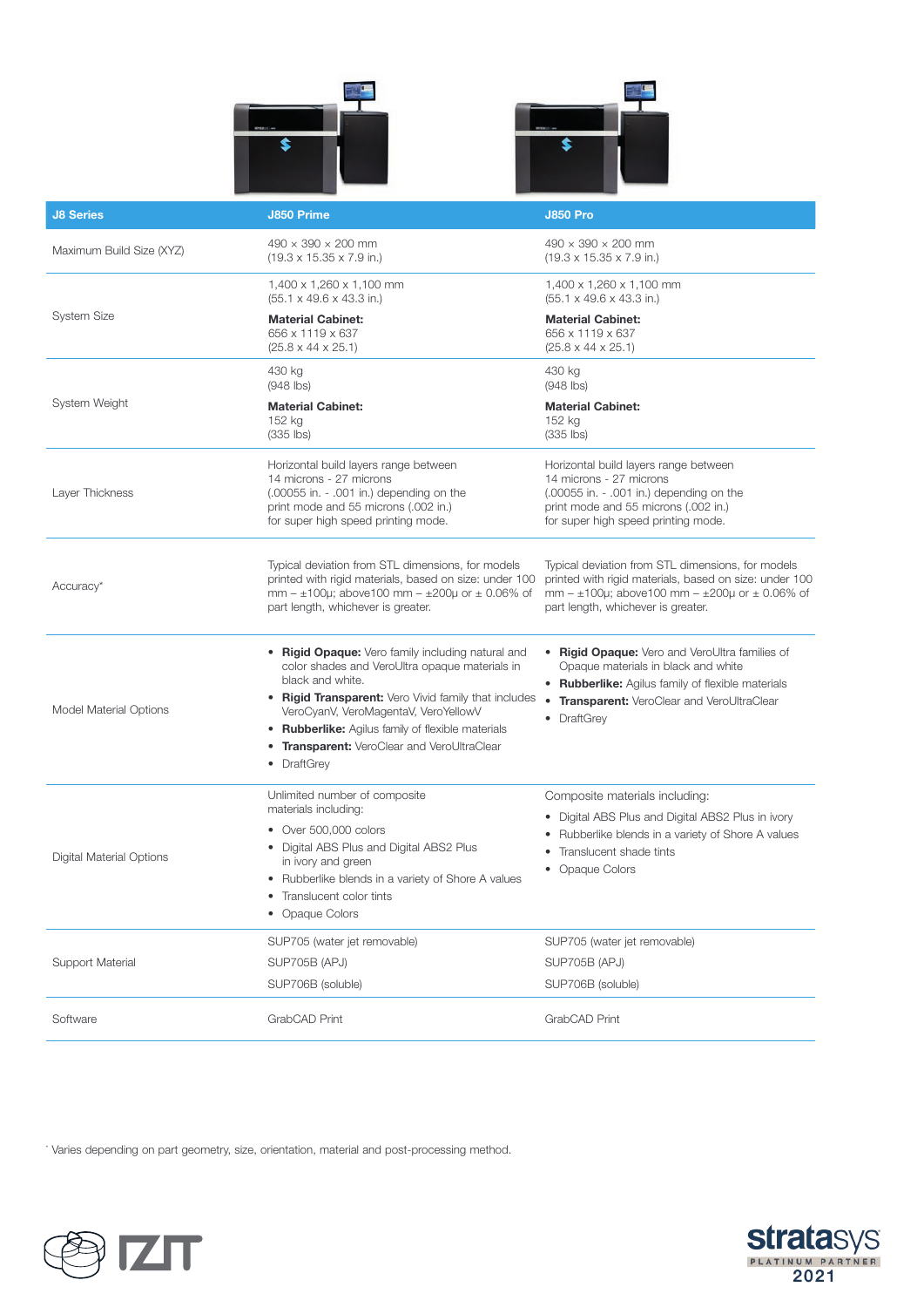



|                               | J750™ Digital Anatomy™                                                                                                                                                                                                                                                                                                                                                                                                                                                                                                                                                 | <b>J4100™</b>                                                                                                                                                                                                                                                                                                           |  |
|-------------------------------|------------------------------------------------------------------------------------------------------------------------------------------------------------------------------------------------------------------------------------------------------------------------------------------------------------------------------------------------------------------------------------------------------------------------------------------------------------------------------------------------------------------------------------------------------------------------|-------------------------------------------------------------------------------------------------------------------------------------------------------------------------------------------------------------------------------------------------------------------------------------------------------------------------|--|
| Maximum Build Size (XYZ)      | $490 \times 390 \times 200$ mm<br>$(19.3 \times 15.35 \times 7.9 \text{ in.})$                                                                                                                                                                                                                                                                                                                                                                                                                                                                                         | 1000 x 800 x 500 mm<br>$(39.3 \times 31.4 \times 19.6 \text{ in.})$<br>Max model weight on tray:                                                                                                                                                                                                                        |  |
|                               |                                                                                                                                                                                                                                                                                                                                                                                                                                                                                                                                                                        | 135 kg                                                                                                                                                                                                                                                                                                                  |  |
| <b>System Size</b>            | $1,400 \times 1,260 \times 1,100$ mm<br>$(55.1 \times 49.6 \times 43.3 \text{ in.})$<br><b>Material Cabinet:</b><br>670 x 1,170 x 640 mm<br>$(26.4 \times 46.1 \times 25.2 \text{ in.})$                                                                                                                                                                                                                                                                                                                                                                               | 1960 x 2868 x 2102 mm<br>$(77.5 \times 113 \times 83 \text{ in.})$                                                                                                                                                                                                                                                      |  |
| System Weight                 | 430 kg<br>$(948$ lbs)<br><b>Material Cabinet:</b><br>152 kg<br>$(335$ lbs)                                                                                                                                                                                                                                                                                                                                                                                                                                                                                             | 2,200 kg<br>$(4,850$ lbs)                                                                                                                                                                                                                                                                                               |  |
| Layer Thickness               | Horizontal build layers range between 14 microns - 27 microns<br>(.00055 in. - .001 in.) depending on the print mode.                                                                                                                                                                                                                                                                                                                                                                                                                                                  | Horizontal build layers range between<br>27 microns - 55 microns<br>$(0.001$ in. - $0.002$ in.)<br>depending on the print mode.                                                                                                                                                                                         |  |
| Accuracy <sup>-</sup>         | Vero Materials: Typical deviation from STL dimensions, for models printed<br>with rigid materials, based on size: under 100 mm $ \pm$ 100 $\mu$ ; above100 mm $-$<br>$\pm 200\mu$ or $\pm 0.06\%$ of part length, whichever is greater.                                                                                                                                                                                                                                                                                                                                | Up to 600 microns for full model size<br>(for rigid materials only, depending on geometry, build<br>parameters and model orientation)                                                                                                                                                                                   |  |
|                               | <b>Digital Anatomy Materials:</b> Not validated for accuracy, see technical<br>documentation for design guidelines.                                                                                                                                                                                                                                                                                                                                                                                                                                                    |                                                                                                                                                                                                                                                                                                                         |  |
| <b>Model Material Options</b> | • Rigid Opaque: Vero family including natural and color shades and<br>VeroUltra opaque materials in black and white.<br>• Rigid Transparent: Vero Vivid family that includes VeroCyanV,<br>VeroMagentaV, VeroYellowV<br>• Rubberlike: TangoPlus, TangoBlackPlus and Agilus family<br>• Transparent: VeroClear, VeroUltraClear, RGD720 and Biocompatible<br>Clear (MED610)<br>• Digital ABS: Digital ABS Plus Ivory (RGD515 Plus & RGD531), Digital<br>ABS Plus Green (RGD515 Plus & RGD535)<br>• VeroFlex and VeroFlexVivid Families<br>• Biocompatible Clear (MED610) | • Rigid Opaque: VeroPureWhite, VeroBlackPlus,<br>VeroGray, VeroBlue, VeroUltraBlack, VeroUltraWhite<br>• Rubberlike: Agilus family of flexible materials<br>Transparent: VeroClear, VeroUltraClear<br>• Digital ABS: Digital ABS Plus Ivory (RGD515 Plus<br>& RGD531), Digital ABS Plus Green (RGD515 Plus<br>& RGD535) |  |
|                               | Digital Anatomy materials to mimic human tissue and replicate anatomies<br>• TissueMatrix <sup>™</sup> : Ultra-soft material<br>• GelMatrix <sup>TM</sup> : Enables support removal from blood vessel models<br>• BoneMatrix <sup>TM</sup> : High-strength material for bone and connective tissue                                                                                                                                                                                                                                                                     |                                                                                                                                                                                                                                                                                                                         |  |
| Digital Material Options      | Unique anatomy engine, enabling:<br>• More than 100 pre-validated anatomical presets<br>• Automatic generation of microstructures, including muscle fibers and<br>porous bone regions<br>• Quick support removal from blood vessel models<br>• Opaque Colors                                                                                                                                                                                                                                                                                                           | • Transparent shades and patterns<br>• Rigid Opaque shades<br>• Rubberlike blends in a range of Shore A values<br>• Simulated polypropylene blends in<br>rigid and flexible options<br>• Opaque Colors                                                                                                                  |  |
| Support Material              | SUP705 (water jet removal)<br>SUP705B (APJ)<br>SUP706B (soluble)<br>GelMatrix (gel-like)                                                                                                                                                                                                                                                                                                                                                                                                                                                                               | SUP705 (water jet removable)<br>SUP705B (APJ)                                                                                                                                                                                                                                                                           |  |
| Software                      | GrabCAD Print<br>GrabCAD Print Digital Anatomy                                                                                                                                                                                                                                                                                                                                                                                                                                                                                                                         | GrabCAD Print                                                                                                                                                                                                                                                                                                           |  |

\*\* Except VeroWhitePlus and DraftGrey.



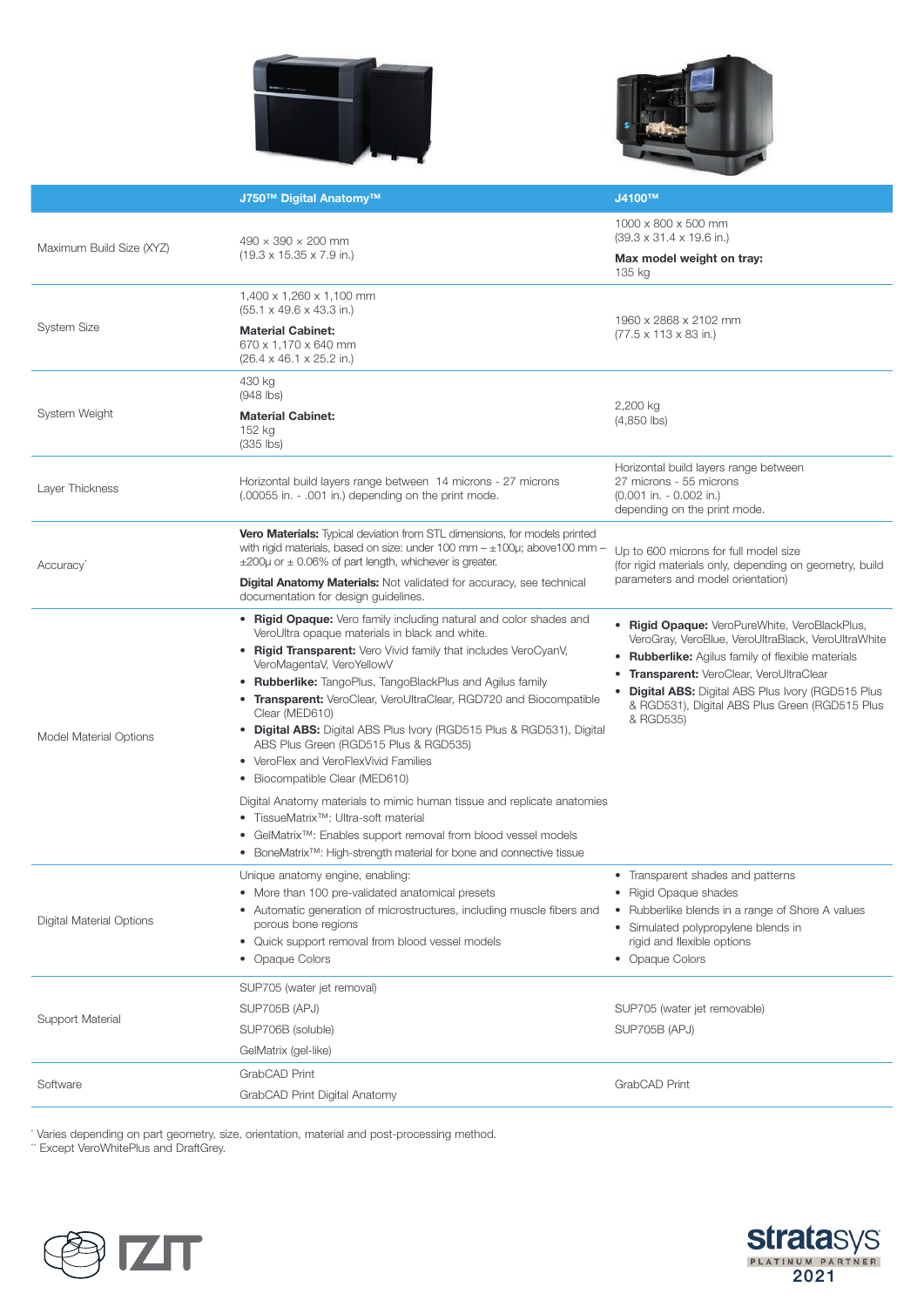### **Countless** Combinations. Limitless Possibilities.

#### PolyJet 3D printers use photopolymers that feature properties ranging from rubberlike to transparent and characteristics like high toughness and heat resistance.

Digital Materials expand the possibilities by blending two or more base resins to create thousands of material combinations. Achieve full-color capabilities, translucencies, Shore A values and other properties for maximum product realism.

| <b>Material</b>          | <b>Highlights</b>                                                                                                                                                                                                                                                                                                                                                                                                                                                        |  |  |
|--------------------------|--------------------------------------------------------------------------------------------------------------------------------------------------------------------------------------------------------------------------------------------------------------------------------------------------------------------------------------------------------------------------------------------------------------------------------------------------------------------------|--|--|
| <b>Digital Materials</b> | • Wide range of flexibility, from Shore A 27 to Shore A 95<br>• Rigid materials ranging from simulated standard plastics to the toughness and temperature resistance<br>of Digital ABS Plus<br>• Vibrant colors in rigid or flexible materials, with over 500,000 color options on the Stratasys J850 and J835<br>• Available on PolyJet multi-jetting 3D printers<br>• Opaque Colors are available for J7/J8 Series and J55 printers                                    |  |  |
| Digital ABS Plus         | • Simulates ABS plastics by combining strength with high temperature resistance<br>• Digital ABS2 Plus offers enhanced dimensional stability for thin-walled parts<br>• Ideal for functional prototypes, snap-fit parts for high or low temperature usage, electrical parts, castings, mobile<br>telephone casings and engine parts and covers                                                                                                                           |  |  |
| <b>High Temperature</b>  | • Exceptional dimensional stability for thermal functional testing<br>• Combine with PolyJet rubberlike materials to produce varying Shore A values, gray shades and high temperature<br>parts with overmolding<br>· Ideal for form, fit and thermal functional testing, high-definition models requiring excellent surface quality, exhibition<br>models that endure strong lighting conditions, taps, pipes and household appliances, hot air<br>and hot water testing |  |  |
| Transparent              | • Print clear and tinted parts and prototypes with VeroClear, VeroUltraClear, VeroUltraClearS, VeroVivid family, and RGD720<br>• Combine with color materials for stunning transparent shades<br>• Ideal for form and fit testing of see-through parts, like glass, consumer products,<br>eyewear, light covers and cases, visualization of liquid flow, medical applications, artistic<br>and exhibition modeling                                                       |  |  |
| <b>Rigid Opaque</b>      | • Brilliant color options for unprecedented design freedom<br>• Combine with rubberlike materials for overmolding, soft touch handles and more<br>• Ideal for fit and form testing, moving and assembled parts, sales, marketing and exhibition models, assembly of<br>electronic components and silicone molding                                                                                                                                                        |  |  |
| Simulated Polypropylene  | • Simulates the appearance and functionality of polypropylene<br>• Ideal for prototyping containers and packaging, flexible snap-fit applications and living hinges, toys, battery cases,<br>laboratory equipment, loudspeakers and automotive components                                                                                                                                                                                                                |  |  |
| Rubberlike               | • Offers various levels of elastomer characteristics<br>• Combine with rigid materials for a variety of Shore A values, from Shore A 27 to Shore A 95<br>• Ideal for rubber surrounds and overmolding, soft-touch coatings and nonslip surfaces,<br>knobs, grips, pulls, handles, gaskets, seals, hoses, footwear, and exhibition and communication models                                                                                                               |  |  |
| Biocompatible            | • Features high dimensional stability and colorless transparency<br>• Has five medical approvals including cytotoxicity, genotoxicity, delayed type hypersensitivity, irritation and<br><b>USP plastic Class VI</b><br>• Ideal for applications requiring prolonged skin contact of more than 30 days and short-term mucosal-membrane<br>contact of up to 24 hours                                                                                                       |  |  |



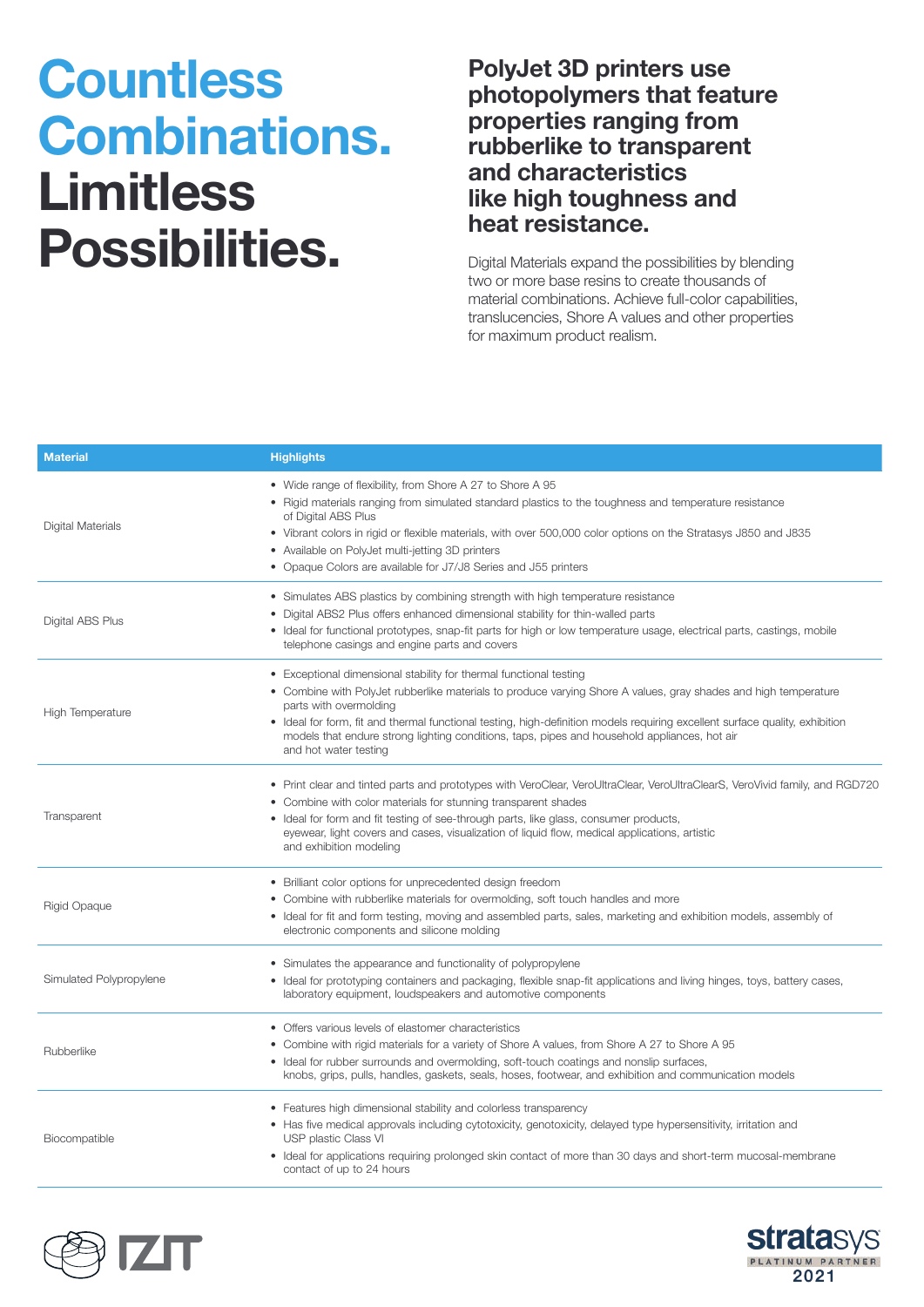## PolyJet Materials in Detail

|                         | <b>Digital ABS Plus</b>                                     | <b>High Temperature</b>                                  | <b>Transparent</b>                                                                           |                                                        |                                                                                                                                    |                                                        |
|-------------------------|-------------------------------------------------------------|----------------------------------------------------------|----------------------------------------------------------------------------------------------|--------------------------------------------------------|------------------------------------------------------------------------------------------------------------------------------------|--------------------------------------------------------|
| Materials               | Digital ABS Plus, Ivory,<br>made of RGD515 Plus<br>& RGD531 | <b>RGD525</b>                                            | RGD720,<br>VeroMagentaV<br>(RGD852)*,<br>VeroYellowV<br>(RGD838)*,<br>VeroCyanV<br>(RGD845)* | VeroClear (RGD810)                                     | VeroUltraClear<br>(RGC820)                                                                                                         | Verol JItraClearS<br>(RGD821)                          |
| Tensile Strength        | $55 - 60$ MPa<br>$(8,000 - 8,700 \text{ psi})$              | $70 - 80$ MPa<br>$(10,000 - 11,500 \text{ psi})$         | $50 - 65$ MPa<br>$(7,250 - 9,450 \text{ psi})$                                               | $50 - 65$ MPa<br>$(7,250 - 9,450 \text{ psi})$         | $39 - 43$ MPa<br>$(5,650 - 6,240 \text{ psi})$                                                                                     | $26 - 37$ MPa<br>$(3,770 - 5,370 \text{ psi})$         |
| Elongation at Break     | $25 - 40%$                                                  | $10 - 15%$                                               | $15 - 25%$                                                                                   | $10 - 25%$                                             | $20 - 35%$                                                                                                                         | $45 - 60%$                                             |
| Modulus of Elasticity   | $2,600 - 3,000$ MPa<br>$(375,000 - 435,000 \text{ psi})$    | $3,200 - 3,500$ MPa<br>$(465,000 - 510,000 \text{ psi})$ | $2,000 - 3,000$ MPa<br>$(290,000 -$<br>435,000 psi)                                          | $2,000 - 3,000$ MPa<br>$(290,000 -$<br>435,000 psi)    | $1,400 - 2,100$ MPa<br>$(203,000 -$<br>304,600 psi)                                                                                | 1500 - 2000 MPa<br>$(217,000 -$<br>290,000 psi)        |
| Flexural Strength       | $65 - 75$ MPa<br>$(9,500 - 11,000 \text{ psi})$             | 110 - 130 MPa<br>$(16,000 - 19,000 \text{ psi})$         | 80 - 110 MPa<br>$(12,000 -$<br>16,000 psi)                                                   | 75 - 110 MPa<br>$(11,000 -$<br>16,000 psi)             | $58 - 72$ MPa<br>$(8,400 -$<br>10,400 psi)                                                                                         | 48 - 60 MPa<br>$(6,700 -$<br>8,700 psi)                |
| <b>Flexural Modulus</b> | $1,700 - 2,200$ MPa<br>$(245,000 - 320,000 \text{ psi})$    | $3.100 - 3.500$ MPa<br>$(450,000 - 510,000 \text{ psi})$ | 2,700 - 3,300 MPa<br>$(390,000 -$<br>480,000 psi)                                            | $2,200 - 3,200$ MPa<br>$(320,000 -$<br>465,000 psi)    | $1,900 - 2,300$ MPa<br>$(275,000 -$<br>333,000 psi)                                                                                | 1300 - 1800 MPa<br>$(189,000 -$<br>261,000 psi)        |
| HDT, °C @ 1.82 MPa      | $51 - 55 °C$<br>$(124 - 131$ °F)                            | $55 - 57 °C$<br>$(131 - 135 \text{ }^{\circ}\text{F})$   | $45 - 50 °C$<br>$(113 - 122 \text{ }^\circ F)$                                               | $45 - 50 °C$<br>$(113 - 122 \text{ }^{\circ}\text{F})$ | Before<br>photobleaching:<br>$47 - 49 °C$<br>$(117 - 120$ °F)<br>After photobleaching:<br>$48 - 52 °C$<br>$(118 - 126 \text{ °F})$ | $45 - 48 °C$<br>$(113 - 118 \text{ }^{\circ}\text{F})$ |
| Izod Notched Impact     | $90 - 110$ J/m<br>$(1.69 - 2.06$ ft lb/inch)                | $14 - 16$ J/m<br>$(0.262 - 0.300$ ft lb/inch)            | $20 - 30$ J/m<br>$(0.375 -$<br>$0.562$ ft lb/inch)                                           | $20 - 30$ J/m<br>$(0.375 -$<br>$0.562$ ft lb/inch)     | $20 - 30$ J/m<br>$(0.375 -$<br>0.562 ft lb/inch)                                                                                   | $20 - 30$ J/m<br>$(0.375 -$<br>$0.562$ ft $ b/inch$    |
| Water Absorption        |                                                             | $1.2 - 1.4\%$                                            | $1.5 - 2.2%$                                                                                 | $1.1 - 1.5\%$                                          | $1.25 - 1.4\%$                                                                                                                     | $1.2 - 1.4\%$                                          |
| Τg                      | $47 - 53 °C$<br>$(117 - 127$ °F)                            | $62 - 65 °C$<br>$(144 - 149 \degree F)$                  | $48 - 50 °C$<br>$(118 - 122 \text{ }^{\circ}\text{F})$                                       | $52 - 54 °C$<br>$(126 - 129 \degree F)$                | $52 - 54 °C$<br>$(126 - 129 \text{ }^{\circ}\text{F})$                                                                             | $47 - 48 °C$<br>$(117 - 118 \text{ °F})$               |
| Shore Hardness          | 85 - 87 Scale D                                             | 87 - 88 Scale D                                          | 83 - 86 Scale D                                                                              | 83 - 86 Scale D                                        | 80 - 85 Scale D                                                                                                                    | 75 – 80 Scale D                                        |
| Rockwell Hardness       | 67 - 69 Scale M                                             | 78 - 83 Scale M                                          | 73 - 76 Scale M                                                                              | 73 - 76 Scale M                                        | 70 - 75 Scale M                                                                                                                    | 60 - 70 Scale M                                        |
| Polymerized Density     | $1.17 - 1.18$ g/cm <sup>3</sup>                             | $1.17 - 1.18$ g/cm <sup>3</sup>                          | $1.18 - 1.19$ g/cm <sup>3</sup>                                                              | $1.18 - 1.19$ g/cm <sup>3</sup>                        | $1.18 - 1.19$ g/cm <sup>3</sup>                                                                                                    | $1.17 - 1.18$ g/cm <sup>2</sup>                        |
| Ash Content             |                                                             | $0.38 - 0.42\%$                                          | $0.01 - 0.02\%$                                                                              | $0.02 - 0.06\%$                                        | $0.02 - 0.06\%$                                                                                                                    | $0.02 - 0.06\%$                                        |

\* Tinted Transparent



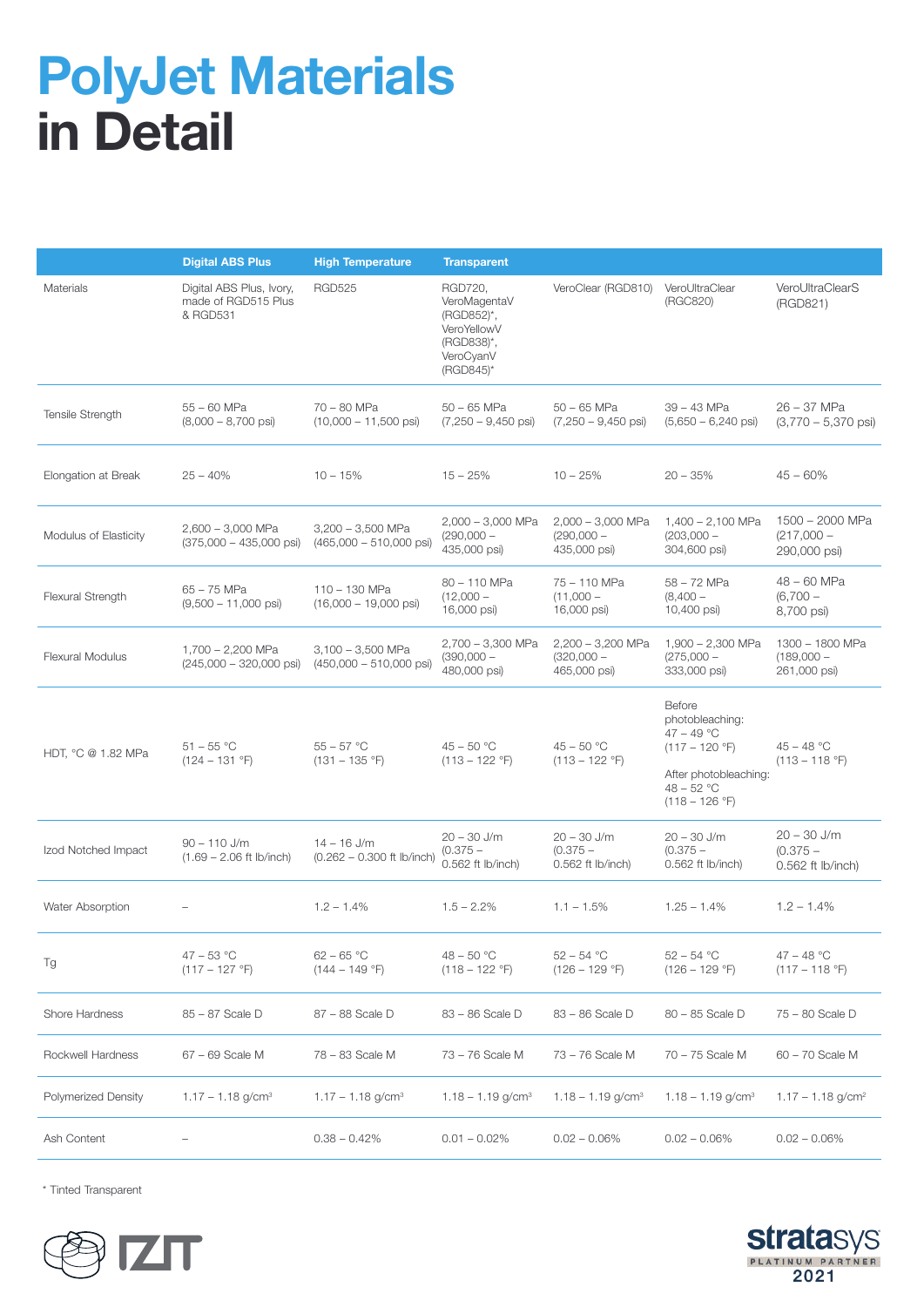|                          | <b>Rigid Opaque (Vero Family)</b>                                                                                                                                                                                                                       |                                                          |                                                                          | <b>Rigid Opaue (VeroUltra Family)</b>              |                                                      |  |
|--------------------------|---------------------------------------------------------------------------------------------------------------------------------------------------------------------------------------------------------------------------------------------------------|----------------------------------------------------------|--------------------------------------------------------------------------|----------------------------------------------------|------------------------------------------------------|--|
| Materials                | Vero PureWhite (RGD837),<br>VeroGray (RGD850),<br>VeroBlackPlus (RGD875),<br>VeroWhitePlus (RGD835),<br>VeroYellow (RGD836),<br>VeroCyan (RGD843),<br>VeroMagenta (RGD851),<br>VeroMagentaV (RGD852)*,<br>VeroYellowV (RGD838)*,<br>VeroCyanV (RGD845)* | VeroBlue (RGD840)                                        | DraftGrey                                                                | VeroUltraWhite (RGD825)<br>VeroUltraBlack (RGD865) | VeroUltraWhiteS (RGD824)<br>VeroUltraBlackS (RGD864) |  |
| <b>Tensile Strength</b>  | 50 – 65 MPa<br>$(7,250 - 9,450 \text{ psi})$                                                                                                                                                                                                            | $50 - 60$ MPa<br>$(7,250 - 8,700 \text{ psi})$           | $50 - 65$ MPa<br>$(7,250 - 9,450 \text{ psi})$                           | 50-65<br>(7250-9430 psi)                           | $50 - 65$<br>(7250-9430 psi)                         |  |
| Elongation at Break      | $10 - 25%$                                                                                                                                                                                                                                              | $15 - 25%$                                               | $10 - 25%$                                                               | 5-20 %                                             | 5-20 %                                               |  |
| Modulus of Elasticity    | $2,000 - 3,000$ MPa<br>$(290,000 - 435,000 \text{ psi})$                                                                                                                                                                                                | $2,000 - 3,000$ MPa<br>$(290,000 - 435,000 \text{ psi})$ | $2,000 - 3,000$ MPa<br>$(290,000 - 435,000 \text{ psi})$                 | 2000 - 3000 MPa<br>(290000 - 435000 psi)           | 2000 - 3000 MPa<br>(290000 - 435000 psi)             |  |
| <b>Flexural Strength</b> | 75 – 110 MPa<br>$(11,000 - 16,000 \text{ psi})$                                                                                                                                                                                                         | 60 - 70 MPa<br>$(8,700 - 10,200 \text{ psi})$            | 75 - 110 MPa<br>$(11,000 - 16,000 \text{ psi})$                          | 65-85<br>(9400-12300 psi)                          | 65-85<br>(9400-12300 psi)                            |  |
| <b>Flexural Modulus</b>  | 2.200 - 3.200 MPa<br>$(320,000 - 465,000 \text{ psi})$                                                                                                                                                                                                  | $1,900 - 2,500$ MPa<br>$(265,000 - 365,000 \text{ psi})$ | $2,200 - 3,200$ MPa<br>$(320,000 - 465,000 \text{ psi})$                 | 2000-2800<br>(290000-406100 psi)                   | 2000-2800<br>(290000-406100 psi)                     |  |
| HDT, @ 0.45 MPa          |                                                                                                                                                                                                                                                         |                                                          |                                                                          | 48-52 °C<br>$(118-126 \degree F)$                  | 48-52 °C<br>$(118-126 \degree F)$                    |  |
| HDT, °C @ 1.82 MPa       | $45 - 50 °C$<br>$(113 - 122 \text{ }^\circ F)$                                                                                                                                                                                                          | $45 - 50 °C$<br>$(113 - 122 \text{ }^{\circ}\text{F})$   | $45 - 50 °C$<br>$(113 - 122 \text{ }^\circ F)$                           | $44 - 47$<br>$(111 - 117$ °F)                      | 44-47 °C<br>$(111 - 117$ °F)                         |  |
| Izod Notched Impact      | $20 - 30$ J/m<br>$(0.375 - 0.562$ ft lb/inch)                                                                                                                                                                                                           | $20 - 30$ J/m<br>$(0.375 - 0.562$ ft lb/inch)            | $20 - 30$ J/m<br>$(0.375 - 0.562$ ft-lb/inch) $(0.375 - 0.562$ ft-lb/in. | 20-30 J/m                                          | 20-30 J/m<br>$(0.375 - 0.562$ ft-lb/in.)             |  |
| Water Absorption         | $1.1 - 1.5%$                                                                                                                                                                                                                                            | $1.5 - 2.2%$                                             | $1.1 - 1.5\%$                                                            | $1.1 - 1.4%$                                       | $1.1 - 1.4%$                                         |  |
| Tg                       | $52 - 54 °C$<br>$(126 - 129 \degree F)$                                                                                                                                                                                                                 | $48 - 50 °C$<br>$(118 - 122 \text{ }^{\circ}\text{F})$   | $52 - 54 °C$<br>$(126 - 129 \degree F)$                                  | 54-56 °C<br>$(124-133 \degree F)$                  | 49-56 °C<br>$(120 - 133 \text{ }^\circ F)$           |  |
| Shore Hardness           | 83 - 86 Scale D                                                                                                                                                                                                                                         | 83 - 86 Scale D                                          | 83 - 86 Scale D                                                          | 83-86                                              | $83 - 86$                                            |  |
| Rockwell Hardness        | 73 - 76 Scale M                                                                                                                                                                                                                                         | 73 - 76 Scale M                                          | 73 - 76 Scale M                                                          |                                                    |                                                      |  |
| Polymerized Density      | $1.17 - 1.18$ g/cm <sup>3</sup>                                                                                                                                                                                                                         | $1.18 - 1.19$ g/cm <sup>3</sup>                          | $1.17 - 1.18$ g/cm <sup>3</sup>                                          | 1.19-1.23                                          | 1.19-1.23                                            |  |
| Ash Content              | $0.23 - 0.26\%$ (VeroGray,<br>VeroWhitePlus),<br>$0.01 - 0.02\%$ (VeroBlackPlus,<br>VeroMagentaV, VeroYellowV)                                                                                                                                          | $0.21 - 0.22\%$                                          | $0.23 - 0.26%$                                                           |                                                    |                                                      |  |

\* Opaque only when printed with core



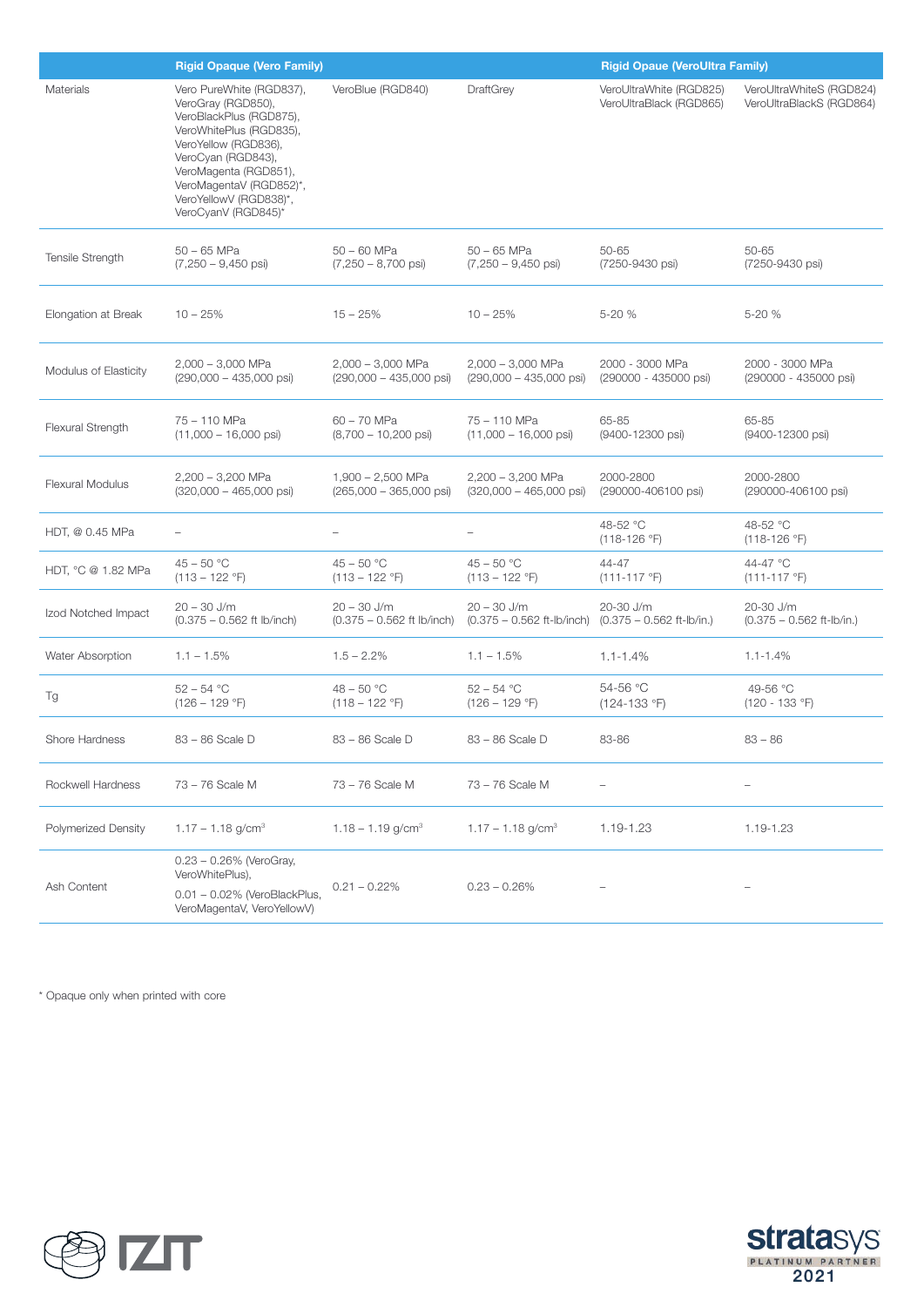|                     | <b>Rubberlike</b>                            |                                              |                                                                                |                                              |                                                |
|---------------------|----------------------------------------------|----------------------------------------------|--------------------------------------------------------------------------------|----------------------------------------------|------------------------------------------------|
| <b>Materials</b>    | TangoBlack (FLX973)                          | TangoGray (FLX950)                           | Agilus 30 Clear (FLX935), Agilus 30 White<br>Agilus30 Black (FLX 985) (FLX945) |                                              | TangoBlackPlus (FLX980),<br>TangoPlus (FLX930) |
| Tensile Strength    | $1.8 - 2.4$ MPa<br>$(115 - 350 \text{ psi})$ | $3.0 - 5.0$ MPa<br>$(435 - 725 \text{ psi})$ | $2.4 - 3.1$ MPa<br>$(348 - 450 \text{ psi})$                                   | $2.1 - 2.6$ MPa<br>$(305 - 377 \text{ psi})$ | $0.8 - 1.5$ MPa<br>$(115 - 220 \text{ psi})$   |
| Elongation at Break | $45 - 55\%$                                  | $45 - 55\%$                                  | $220 - 240%$                                                                   | $185 - 230%$                                 | $170 - 220%$                                   |
| Shore Hardness      | $60 - 62$ Scale A                            | 73 – 77 Scale A                              | $30 - 35$ Scale A                                                              | $30 - 40$ Scale A                            | $26 - 28$ Scale A                              |
| Polymerized Density | $1.14 - 1.15$ g/cm <sup>3</sup>              | $1.16 - 1.17$ g/cm <sup>3</sup>              | $1.14 - 1.15$ g/cm <sup>3</sup>                                                | $1.14 - 1.15$ g/cm <sup>3</sup>              | $1.12 - 1.13$ g/cm <sup>3</sup>                |



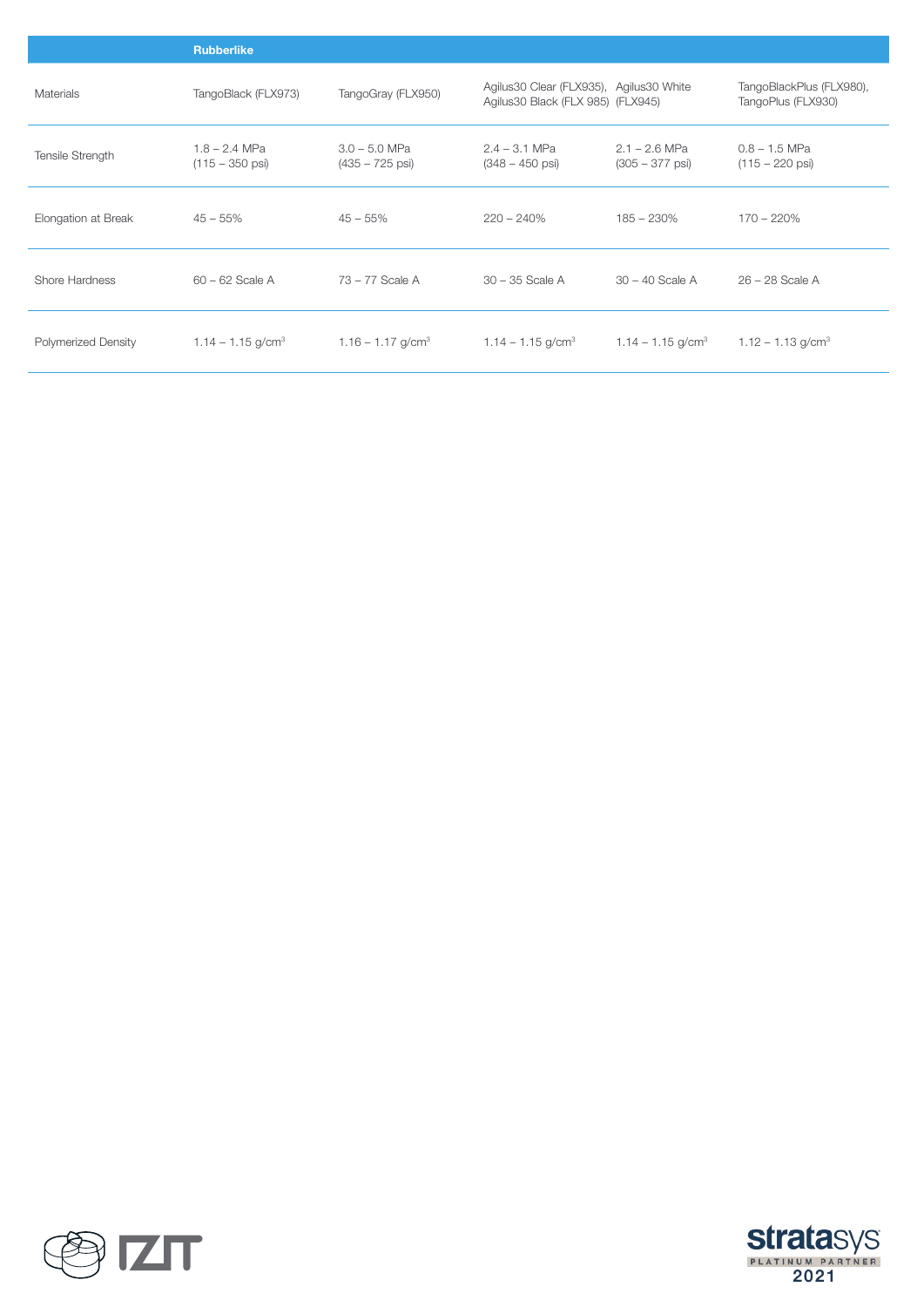|                         | <b>VeroFlex, VeroFlexVivid</b>                                                                                                                                                                                                                                | <b>Simulated Polypropylene</b>                           |
|-------------------------|---------------------------------------------------------------------------------------------------------------------------------------------------------------------------------------------------------------------------------------------------------------|----------------------------------------------------------|
| <b>Materials</b>        | VeroFlex Black (RGD895),<br>VeroFlex Clear (RGD896),<br>VeroFlex White (RGD894),<br>VeroFlex Cyan (RGD891),<br>VeroFlex Magenta (RGD892),<br>VeroFlex Yellow (RGD893),<br>VeroFlex CyanV (RGD898),<br>VeroFlex MagentaV (RGD899),<br>VeroFlexYellowV (RGD890) | Durus White (RGD430)                                     |
| Tensile Strength        | 43 - 64 MPa<br>$(6,237 - 9,282 \text{ psi})$                                                                                                                                                                                                                  | 20 – 30 MPa<br>$(2,900 - 4,350 \text{ psi})$             |
| Elongation at Break     | $8 - 20\%$                                                                                                                                                                                                                                                    | $40 - 50%$                                               |
| Modulus of Elasticity   | 950 – 1600 MPa<br>$(137,786 - 232,060 \text{ psi})$                                                                                                                                                                                                           | $1,000 - 1,200$ MPa<br>$(145,000 - 175,000 \text{ psi})$ |
| Flexural Strength       | 48 - 88 MPa<br>$(6,962 - 12,763 \text{ psi})$                                                                                                                                                                                                                 | 30 - 40 MPa<br>$(4,350 - 5,800 \text{ psi})$             |
| <b>Flexural Modulus</b> | 1,600 - 2,300 MPa<br>$(232,061 - 333,587 \text{ psi})$                                                                                                                                                                                                        | 1,200 – 1,600 MPa<br>$(175,000 - 230,000 \text{ psi})$   |
| Shore Hardness          | 75 - 85 Scale D                                                                                                                                                                                                                                               | 74 - 78 Scale D                                          |
| HDT, @ 0.45 MPa         | $42 - 50 °C$<br>$(108 - 122 \text{ }^{\circ}\text{F})$                                                                                                                                                                                                        |                                                          |
| HDT, °C @ 1.82MPa       |                                                                                                                                                                                                                                                               | $32 - 34 °C$<br>$(90 - 93 \degree F)$                    |
| Izod Notched Impact     | 20 – 30 J/m<br>$(0.375 - 0.562$ lb/in)                                                                                                                                                                                                                        | $40 - 50$ J/m<br>$(0.749 - 0.937$ ft lb/inch)            |
| Water Absorption        |                                                                                                                                                                                                                                                               | $1.5 - 1.9%$                                             |
| Tg                      |                                                                                                                                                                                                                                                               | $35 - 37 °C$<br>$(95 - 99 \degree F)$                    |
| Polymerized Density     |                                                                                                                                                                                                                                                               | $1.15 - 1.17$ g/cm <sup>3</sup>                          |
| Ash Content             |                                                                                                                                                                                                                                                               | $0.10 - 0.12%$                                           |